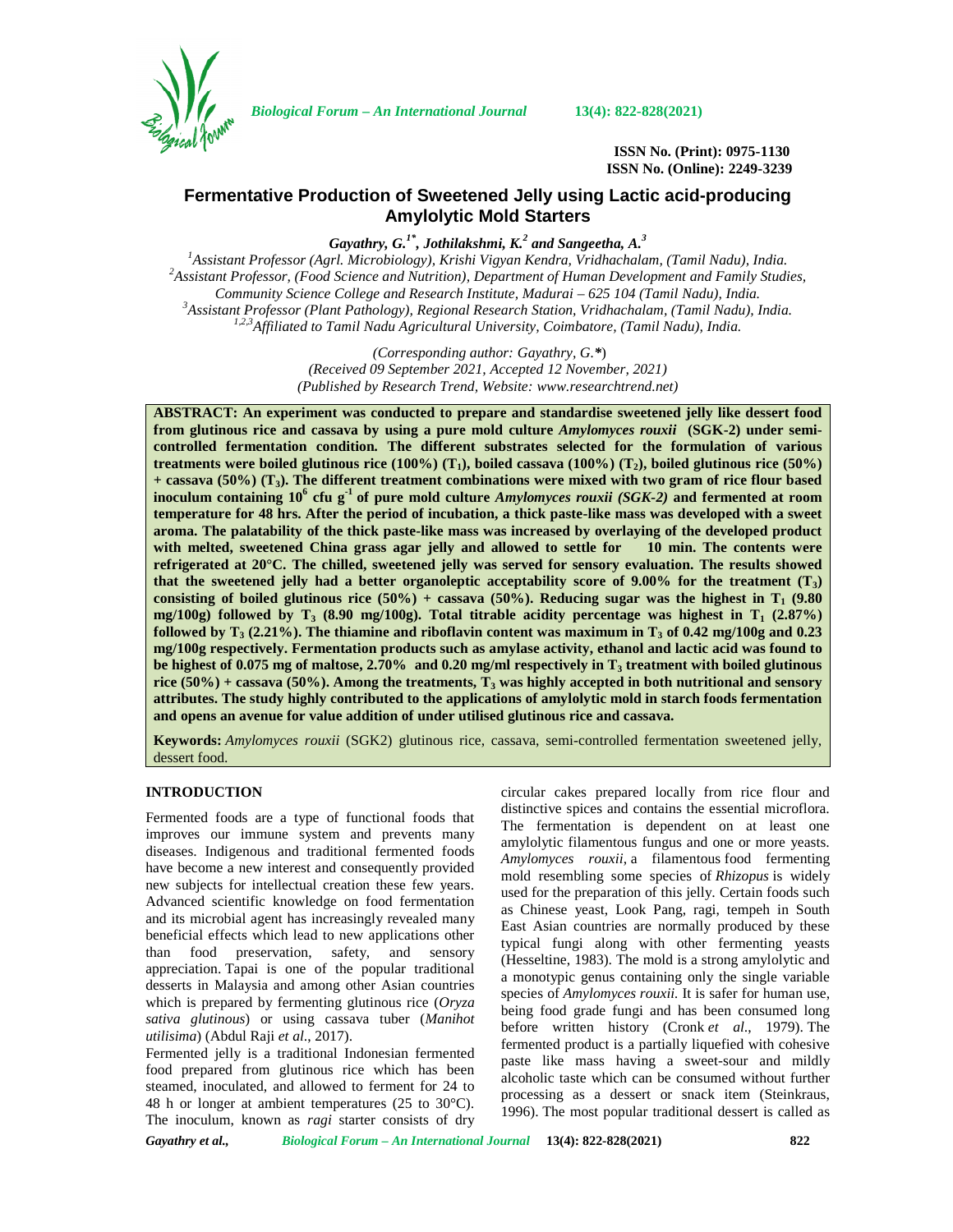Tapai which is prepared by fermenting glutinous rice (*Oryza sativa glutinous*) or cassava (*Manihot utilisima*) tuber in Malaysia and other Indo-Asian countries (Abdul Raji *et al*., 2017).

The fungi are capable of producing glucoamylase, lactic acid, and ethanol (Knox *et al.*, 2004) during solid substrate fermentation of rice, cassava, and various other starchy substrates.

In Sikkim and Meghalaya states of India, the traditionally used amylolytic starters for the fermentative production of various ethnic alcoholic beverages are called as *Marcha.* These types of foods contained both the fungal and bacterial communities such as the Ascomycota, Zygomycota, and Lactic acid bacteria. Most filamentous fungi are used as traditional starters in India for the production of amylase and alcohol-containing fermented foods such as *marcha*, *hamei*, *Chowan*, *phut*, *dawdle,* and *khichri*. The fungal starters were *Mucor circinelloides, Aspergillus sydowii, Penicillium chrysogenum, Bjerkandera adusta, Penicillium citrinum, Rhizopus oryzae, Aspergillus niger, Aspergillus flavus, Mucor indicus, Rhizopus microsporus, Rhizopus delemar, Aspergillus versicolor, Penicillium oxalicum, Penicillium polonium, Trametes hirsute* and *Cladosporium para halotolerant* (Sha *et al.,* 2017).

In India, cassava is consumed only as baked tubers, sago, fried chips, and as culinary items in Kerala, Tamil Nadu and Andra Pradesh. The development of value added sweetened cassava will prove to be a nutritious mold fermented product of commercial importance. glutinous rice, gluten-free starchy, sticky and waxy rice which is underutilized in India can be used as a substrate for the fermenting mold to develop into a novel, healthy fermented functional food. The nutritional and ethnic significance of the traditional rice variety such as glutinous rice and untapped health benefits of cassava as fermented food is the main focus for which the present study is selected to exploit underutilized glutinous rice and cassava to develop nutritious, fermented, and sweetened dessert food using pure cultures of mold *Amylomyces rouxii* (*SGK 2*)*.*

## **MATERIALS AND METHODS**

#### *A. Preparation of glutinous rice and cassava*

Fermented jelly was prepared under semi-controlled fermentation condition by using rice flour based *Amylomyces rouxii* (mold starter) by adopting the procedures of Siebenhandl *et al*., (2001). The different treatments such as boiled glutinous rice  $(T_1)$  (100%), boiled cassava  $(T_2)$  (100%), boiled glutinous rice (50%) + cassava (50%)  $(T_3)$  and uninoculated control were selected for the study. The glutinous rice was cleaned and soaked in water for one hour. Cassava tubers were cleaned and washed well. Then they were cooked separately and packed in food-grade sterilized polypropylene containers. Cooking is usually done to soften the substrates for microbial fermentation. The preparation of substrates for the production of fermented jelly is based on the accepted procedures developed by Siebenhandl *et al*., (2001). The packed

container was cooled and brought to room temperature. The different treatments were mixed with mold inoculum and fermented at room temperature for 48 hrs. The sweetened paste like mass is usually developed with a sweety aroma after the period of incubation. To increase the palatability of the product, sweetened China grass agar jelly was poured over sweetened paste and allowed to settle for 10 min and refrigerated. Then it was served chill for organoleptic evaluation.

#### *B. Isolation and development of pure culture of mold Amylomyces rouxii (SGK 2)*

For the isolation of the mold and development of pure culture, the fermented food samples such as fermented rice and fermented finger millet porridges were collected from the houses of Madurai village of Tamil Nadu. Several mold were isolated from the samples using potato dextrose agar (PDA) medium by serial dilution technique with the dilution of  $10^{-3}$  in three replicates by pour plate method.

The isolated mold strains were streaked on Petri plates containing sterilized potato dextrose agar medium and incubated for 4 days at 30°C. Milky white fuzzy colonies with sweet odour was formed in the Petri plates after 4 days of incubation. The pure white colonies produced greyish pink spores on 21 days after incubation. Sporangia of the mold were produced over the columella of the mycelium. The preliminary microscopical characterization and identification of the mycelial mold was carried out and was identified as *Amylomyces rouxii (*SGK-2)*.* The pure isolated culture of *Amylomyces rouxii (*SGK-2) *was* submitted to Institute of Microbial Technology (IMTECH), Microbial Type Culture Collection Centre (MTCC), Chandigarh, India for identification and authentication. The culture was further authenticated with a strain accession number as *Amylomyces rouxii* MTCC 6586. The culture is now available at IMTECH, MTCC, Chandigarh, India as *Amylomyces rouxii* MTCC 6586 under general deposit category.

## *C. Preparation rice flour based starter inoculum using Amylomyces rouxii MTCC 6586*

The mold mycelium cannot be added directly, hence, a pre-standardised mold inoculums of *Amylomyces rouxii* (SGK 2) developed using sterilized rice flour was used for semi-controlled fermentation of the solid substrates. About 100g of rice flour was sterilized in the one-litre container and covered it with a double layer muslin cloth and a single layer of aluminium foil and kept at 121°C /15 psi for 20 min. Then it was cooled to room temperature at 28°C. Mold colony formed on Potato Dextrose Agar slants was scrapped off and inoculated to 100 g of sterile rice flour. To this 30 ml of sterilized deionized water was added and stirred well with heat sterilized spatula and incubated at 30°C for 4 days. Then it was stirred well and the aluminium foil was removed and covered with a muslin cloth and the inoculum was dried at 40°C for 5-7 days. Now the prepared culture was mixed well and packed in a sterilized 200 gauge polyethylene pouches (3g/packet).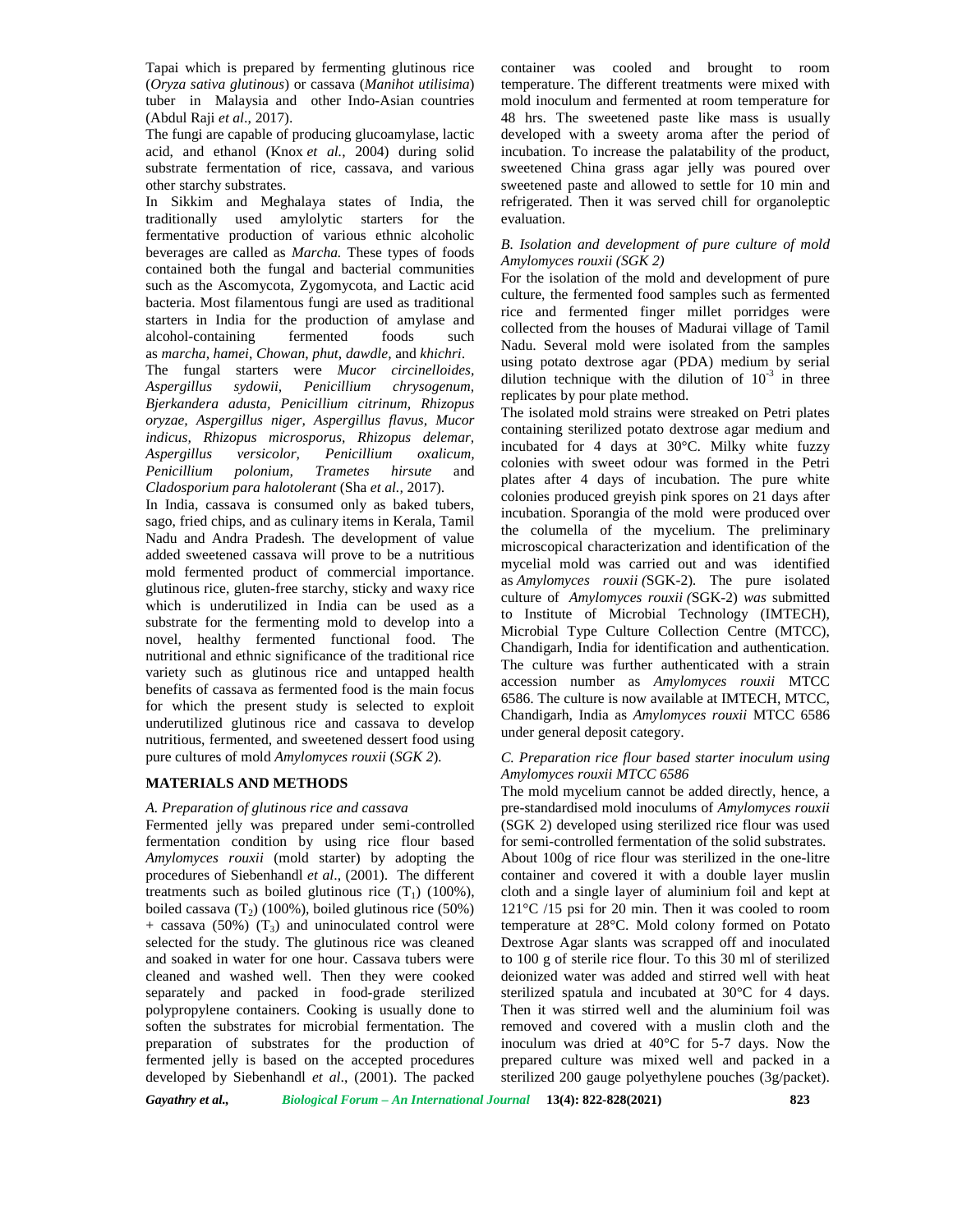The development of the inoculum was strictly carried out under sterile condition where only pure cultures of the mold were used for inoculating the sterile rice flour. And also, during viability studies using plate culture technique, rose Bengal agar medium was used which is a selective medium for mold and fungi and inhibits the growth of bacteria. Further, uniform growth of the mold *Amylomyces rouxii* were confirmed in the Petri plates. Viability studies were performed of the packed inoculum for a period of 150 days (5 months). For the viability study sample (1g) was drawn once in 30 days for analysis. The pre-standardized inoculum was used to develop fermented jelly. The development of the inoculums is strictly carried out under sterile condition where only pure cultures of the mold were used for inoculating the sterile rice flour. And also, during viability studies using plate culture technique, rose Bengal agar medium was used which is a selective medium for mold and fungi and inhibits the growth of bacteria. Further, uniformity of the mold of *Amylomyces rouxii* were formed in the Petri plates. The results of the study are given below in Table 1.

| <b>Interval (Days)</b> | Mold count $(cfu g-1)$ |  |  |
|------------------------|------------------------|--|--|
|                        | Amylomyces rouxii      |  |  |
| Initial                | $20.3 \times 10^{8}$   |  |  |
| 30                     | $17.6 \times 10^8$     |  |  |
| 60                     | $17.0 \times 10^{6}$   |  |  |
| 90                     | $13.0 \times 10^{6}$   |  |  |
| 120                    | $13.3 \times 10^{6}$   |  |  |
| 150                    | $11.6 \times 10^{6}$   |  |  |

Rice flour based mold starter inoculum had the population of 20.3  $\times$  10<sup>8</sup> cfu g<sup>-1</sup> on the day of inoculation. One to two gram of inoculum is normally used for fermenting one hundred gram of the substrate and the inoculum was stored at ambient condition. Siebenhandl *et al.*, (2001). The rice flour based powdered inoculum had the viability of  $11.6 \times 10^6$  cfu  $\mathbf{g}^{-1}$  on the 150<sup>th</sup> day of incubation. The number of colonies declines from  $20.3 \times 10^8$  to  $11.6 \times 10^6$  cfu g<sup>-1</sup>. However  $10^6$  to  $10^8$  cfu g<sup>-1</sup> is sufficient for inoculating the substrates. The mold spores will multiply in the substrate.

## *D. Fermentative production and standardization of sweetened jelly*

The fermentation substrates selected for the study were traditional rice cultivar of sticky/glutinous rice (*Oryza sativa glutinosa*) locally called as *puttarisi.* Tubers of tapioca or cassava *(Manihot esculenta)* were used for the study. Fermented jelly was developed by following treatments such as boiled glutinous rice  $(T_1)$  (100%), boiled cassava  $(T_2)$  (100%), boiled glutinous rice (50%)  $+$  cassava (50%) (T<sub>3</sub>) and uninoculated control. The different treatments were mixed with pure rice flour based mold inoculum *Amylomyces rouxii* SGK 2 @ 2.0 % and fermented at room temperature for 48 hrs. The thick paste like mass was developed after incubation with the sweety aroma (Fig. 1). Sweetened China grass agar jelly was melted to boiling and poured over the thick paste like mass developed after fermentation and allowed to settle for 10 min and refrigerated. Then it was served chill for organoleptic evaluation.



**Fig. 1.** Development of sweetened jelly using pure culture of *Amylomyces rouxii* (SGK 2).

#### *E. Processing of sweetened jelly*

Final processing of the fermented jelly is essentially carried out to improve the taste and palatability of the final product. The taste of fermented jelly obtained from different treatments were improved by pouring sweetened China grass agar jelly over it and allowed to settle. The contents were refrigerated at 20°C. The chilled, sweetened jelly was served for sensory evaluation (Fig. 2). The various steps involved in the processing of sweetened jelly is given below.



**Fig. 2.** Fermented jelly overlaid with sweetened China grass agar.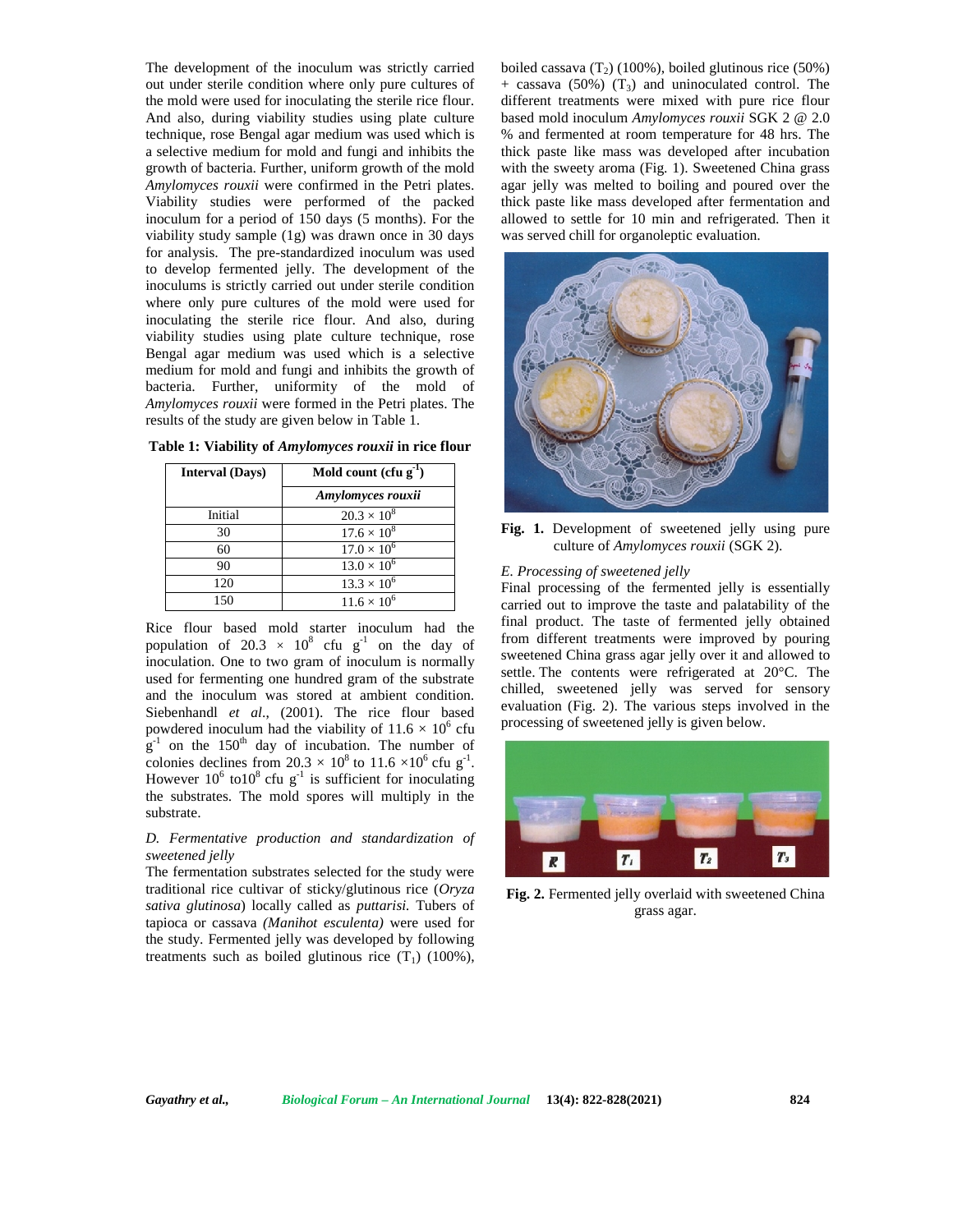Grading and selection (Glutinous rice and cassava tubers) J

#### Cleaning

 $\mathbf{L}$ Soaking of Glutinous rice for one hour

> ◡ Cooking (Glutinous rice and cassava separately)

 $\ddot{\mathbf{v}}$ 

Cooling  $\overline{\mathbf{v}}$ 

Mixing with rice flour based inoculum of the mold-Amylomyces rouxu (2.0%)  $\overline{\mathbf{v}}$ 

Fermenting at room temperature (48 hrs)  $\downarrow$ 

Fermented jelly

 $\mathbf{\Psi}$ 

Sweetened by pouring the melted sweetened China grass agar jelly over fermented jelly  $\downarrow$ 

Packed in polypropylene containers<br>  $\Downarrow$ 

Refrigerated for two hours<br>  $\overline{\mathsf{V}}$ 

Served Chill

*F. Biochemical analysis of the sweetened jelly*

The developed fermented samples were analysed for pH, reducing sugars, starch, protein, thiamine and riboflavin, lactic acid, ethanol content, fungal amylase activity by adopting the procedure of AACC, (2000). Ten g of the sample was taken and the pH of the slurry was determined by a digital pH meter calibrated with standard buffer solutions. Total Soluble Solids (TSS) were determined using hand refractometer. Total Titrable Acidity (TTA) was determined by titrating the sample with 0.1 N sodium hydroxide to the end point using phenolphthalein as an indicator and the percent lactic acid was determined Protein content was determined using the Kjeldahl distillation method on the dried sample. The ethanol content of the prepared fermented jelly was assessed using the distillation method. Mold count were determined using Rose Bengal Chloramphenicol agar at 25°C for 3 days (Weenk, 1995). The determinations were done in triplicates and the mean values were recorded.

The experiment was conducted in completely randomised design and **t**he data obtained were subjected to analysis of variance (ANOVA) using MS excel program developed by Srinivasan (2017)

#### **RESULTS AND DISCUSSION**

*G. Statistical analysis*

The fermented sweetened jelly was organoleptically evaluated using 9 points hedonic scale by a panel of judges. It was observed that after fermentation, the protein content of different treatments such as  $T_1$ ,  $T_2$  and  $T_3$  was 10.1, 3.4, and 4.5 $g/100g$  respectively. The highest protein content was recorded in  $T_1$  treatment and it was due to the protein content of rice. Among the three treatments, maximum pH was recorded by  $T_3$ (4.5) followed by  $T_1$  (4.3). Reducing sugar was the highest in  $T_1$  (9.80 mg/100g) followed by  $T_3$  (8.90 mg/100g). Total titrable acidity was highest in  $T_1$  $(2.87%)$  followed by T<sub>3</sub>  $(2.21%)$ . The thiamine and riboflavin content was maximum in  $T_3$  (0.42 mg/100g, 0.23 mg/100g) when compared to  $T_1$  and  $T_2$ .

| pH    | Reducing | <b>Total Titrable</b> | Starch            | Protein  | <b>Thiamine</b> | <b>Riboflavin</b> |
|-------|----------|-----------------------|-------------------|----------|-----------------|-------------------|
|       |          |                       |                   |          |                 | (mg/100g)         |
|       |          |                       |                   |          |                 |                   |
| 4.3   | 9.8      | 2.87                  | 15.0              | 10.1     | 0.28            | 0.17              |
| 4.1   | 8.5      | 2.15                  | 7.0               | 3.4      | 0.33            | 0.21              |
| 4.5   | 8.9      | 2.21                  | 21.3              | 4.5      | 0.42            | 0.23              |
|       |          |                       |                   |          |                 |                   |
| 0.040 | 0.034    | 0.006                 | 0.294             | 0.042    | 0.004           | 0.004             |
|       |          |                       |                   |          |                 |                   |
| 0.084 | 0.072    | 0.013                 | 0.617             | 0.089    | 0.008           | 0.009             |
|       |          | Sugar<br>(mg/100 g)   | Acidity<br>$(\%)$ | (g/100g) | (g/100g)        | (mg/100g)         |

**Table 2: Biochemical characteristics of sweetened jelly.**

| Sr. No.    | Mold count<br>$log(10^6$ cfu/g) | <b>Fungal amylase activity</b><br>(mg of maltose) | % Ethanol | Lactic acid (mg/ml) |
|------------|---------------------------------|---------------------------------------------------|-----------|---------------------|
|            | 6.74                            | 0.042                                             | 2.20      | 0.18                |
|            | 6.71                            | 0.063                                             | 2.30      | 0.16                |
|            | 7.73                            | 0.075                                             | 2.70      | 0.20                |
| <b>SED</b> | 0.0067                          | 0.0003                                            | 0.0299    | 0.0055              |
| (0.05)     | 0.0141                          | 0.0008                                            | 0.0628    | 0.0116              |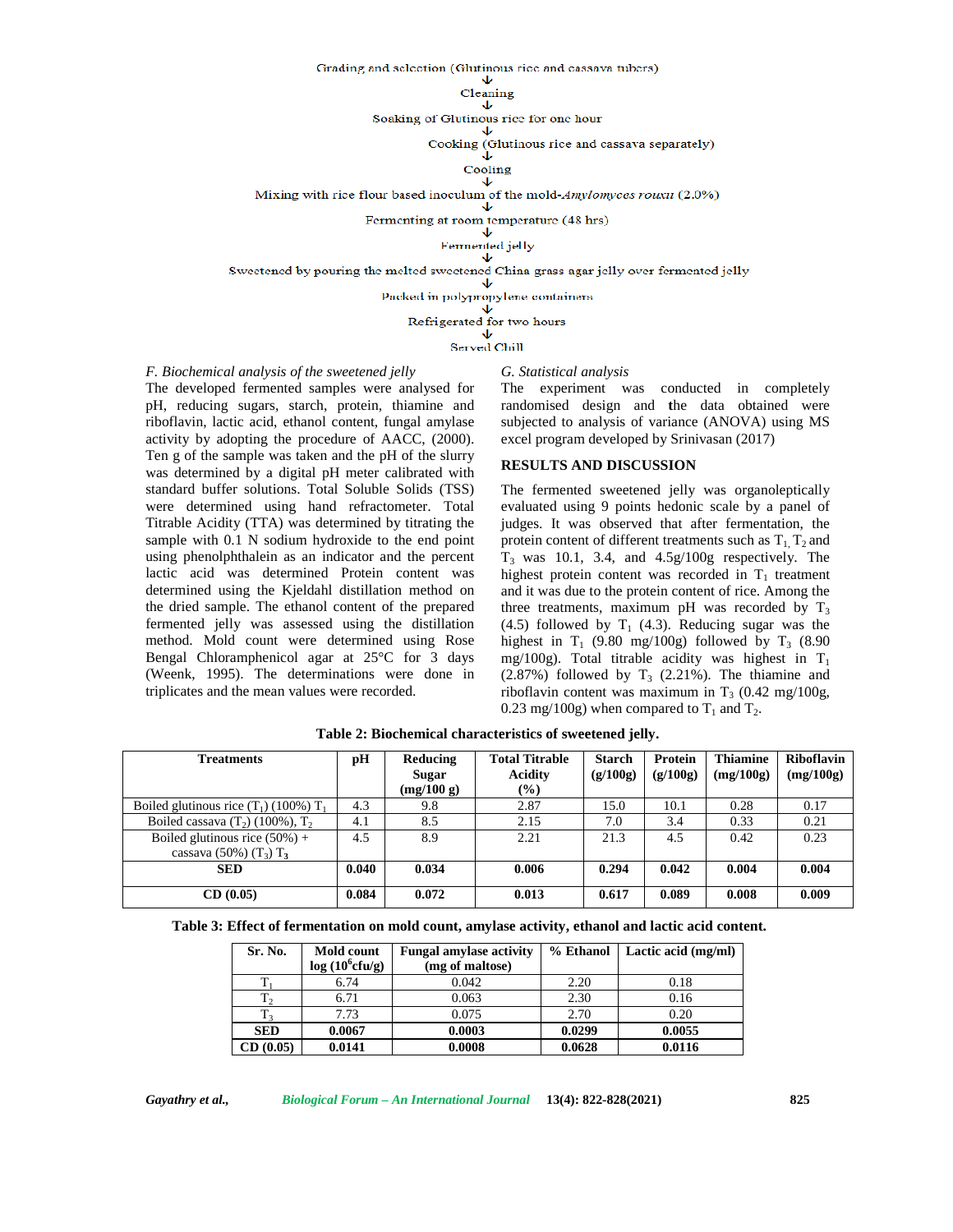From Table 3, it was noted that the fungal amylase activity was maximum in  $T_3$  of about 0.075 mg of maltose. The mold population after fermentation in  $T_3$ was highest amongst the other two treatments with 7.73 x  $10^6$  cfu/g. Ethanol content was higher in T<sub>3</sub> of 2.7% (v/v). Glutinous rice in combination with mold and natural yeasts of rice and cassava produced 2.3% and 2.2% of ethanol in  $T_2$  and  $T_1$  treatments respectively. The result are in confirmation with the findings of Cronk *et al.,* (1979) who had reported that during fermentation of glutinous rice with *Amylomyces rouxii and yeasts such as Endomycopsis*, *Candida* and *Hansenula,* higher amounts of fusel alcohol of 192 mg/l was produced at 192 hours of fermentation; and similar observations were reported by Gayathry & Jothilakshmi, (2012) that during fermentation of millets for the production of wine with *Amylomyces rouxii (SGK 2) and yeasts,* about 10.9 % (V/V) of ethanol was formed. Ayumi *et al.,* (2004) have reported that strains of *Amylomyces rouxii* produced more organic acid namely lactic acid by fermenting the starch potato pulp. The present study also confirms the results of above study where fermentation of the starchy substrates (glutinous rice and cassava) by *Amylomyces rouxii*, resulted in the production of 0.18, 0.163 and 0.20 mg/ml of lactic acid in  $T_1$ ,  $T_2$  and  $T_3$  treatments which indicates the probiotic nature of the culture.

Molds in *Loog-pang-khao-mak* be able to produce amylolytic enzymes such as glucoamylase and amylase that can break down starch into glucose and oligosaccharide, while yeasts transform glucose into alcohol. The yeast *Saccharomycopsis fibuligera* is highly efficient at producing amylolytic enzymes. Daroonpunt *et al*. (2016); Carroll *et al*. (2017).

*Loog-pang-khao-mak* a similar type of fermented tapai like jelly has been used for traditional fermentation of Thai fermented foods for over years. Effective glucoamylase that effectively hydrolyze starch and low alcohol producing mold and yeasts were isolated from *Loog-pang-khao-mak. Saccharomycopsis fibuligera* and the molds were identified as *Aspergillus niger*, *Aspergillus oryzae* and *Amylomyces rouxii.* (Roongrojmongkhon, *et al*., 2020). The present study also exhibited a fungal amylase activity of 0.075 mg of maltose after fermentation which are highly essential for the breakdown of starchy substrates and development of aroma and flavour of the final product. The uninoculated control developed an off odour and was highly unacceptable in organoleptic evaluation and was rejected for further analysis. It was found that  $T_3$ treatments had a better acceptability score of 9.00% and it has 21 per cent and 33 per cent increased in thiamine content when compared to  $T_2$  and  $T_3$ . Regarding the riboflavin content, a 19 percent increase was recorded over the  $T_1$  treatment.

# **DISCUSSION**

From the results, it was observed that after fermentation, the pH was slightly acidic ranging from 4.1 to 4.5 rendering the developed product acidic and

sour taste during organoleptic evaluation. Since, the process of fermentation completes in 48 hours, the fermented jelly was overlaid with melted, sweetened China grass agar for improving the palatability and hence the product was named as sweetened jelly. Yuwa *et al.,* (2019) evaluated the mixed culture of *Amylomyces rouxii* TISTR 3667 with *Zygosaccharomyces pseudorouxii* TISTR 5966 or *Zymomonas mobilis* TISTR 550 for the production of bioethanol from cassava pulp, and cellulose. It was shown that more than 15% ethanol was gained from 10% cassava pulp with 0.5% cellulase (25 g/l ethanol) compared to the system without cellulase (20 g/l). Similarly, the use of cassava and *Amylomyces rouxii* had developed an alcoholic flavoured jelly-like food with high organoleptic parameters.

Initially, the pH was found to be 6.5 and this has dropped due to fermentation by the mold. The drop in pH might have originated due to the production of lactic acid and acetic acid by the fermenting mold. Similar findings have been reported that in the development of glutinous rice paste called tapai, a Sabah's fermented beverage using traditional starters, the pH of inoculated glutinous rice was 6.6 initially and it decreased rapidly to 3.4 (Chiang *et al*., 2006). Total Titrable Acidity (TTA) was highest in  $T_1$  (2.87 g/100g) followed by  $T_3$  (2.21 g/100g). Fleet, (2003) has indicated that the correlation between acidity and pH is believed to be associated with both yeasts and lactic acid bacteria were well known for the production of acids especially lactic whereas some yeasts were previously reported to produce acid in alcohol fermentation to make a positive contribution to the products' flavour. At the same time, low pH and high acidity also eliminated enteropathogen, coliforms, and spoilage organisms in this product. The protein content of different treatments was 10.1, 3.4, and 4.5g/100g respectively. Reducing sugar was the highest in  $T_1$ (9.80 mg) followed by  $T_3$  (8.90 mg). In an experiment conducted to develop bioethanol from co-culture of yeast and *Amylomyces rouxii*, thef reducing sugar especially glucose concentration increased during fermentation (Azmi *et al*., 2008) The thiamine and riboflavin content was maximum in  $T_3$ (0.42 mg) when compared to  $T_1$  and  $T_2$ . From the analysis, it was found  $T_3$  treatments had a better acceptability score (9.00) and it has a 21 percent and 33 percent increase in thiamine content when compared to  $T_2$  and  $T_1$ . Regarding the riboflavin content, a 19 per cent increase was observed when compared to  $T_1$ .

Better glutinous rice tapai or sweetened jelly was prepared by wrapping rubber leaves. Different types of yeast such as *Crytococcus laurentii , Rhodotorula mucilaginosa , Candida famata , R. minuta* were found in rubber leaf due to which the primary fermentation process was proved to promote the growth and activity of starter cultures to enhance fermentation efficiency (Mohd Zin *et al*., 2021). In the present investigation also similar results were obtained were the finalproduct exhibited a mild alcoholic flavour due to the survival of yeast and mold during fermentation which is evidenced

*Gayathry et al., Biological Forum – An International Journal* **13(4): 822-828(2021) 826**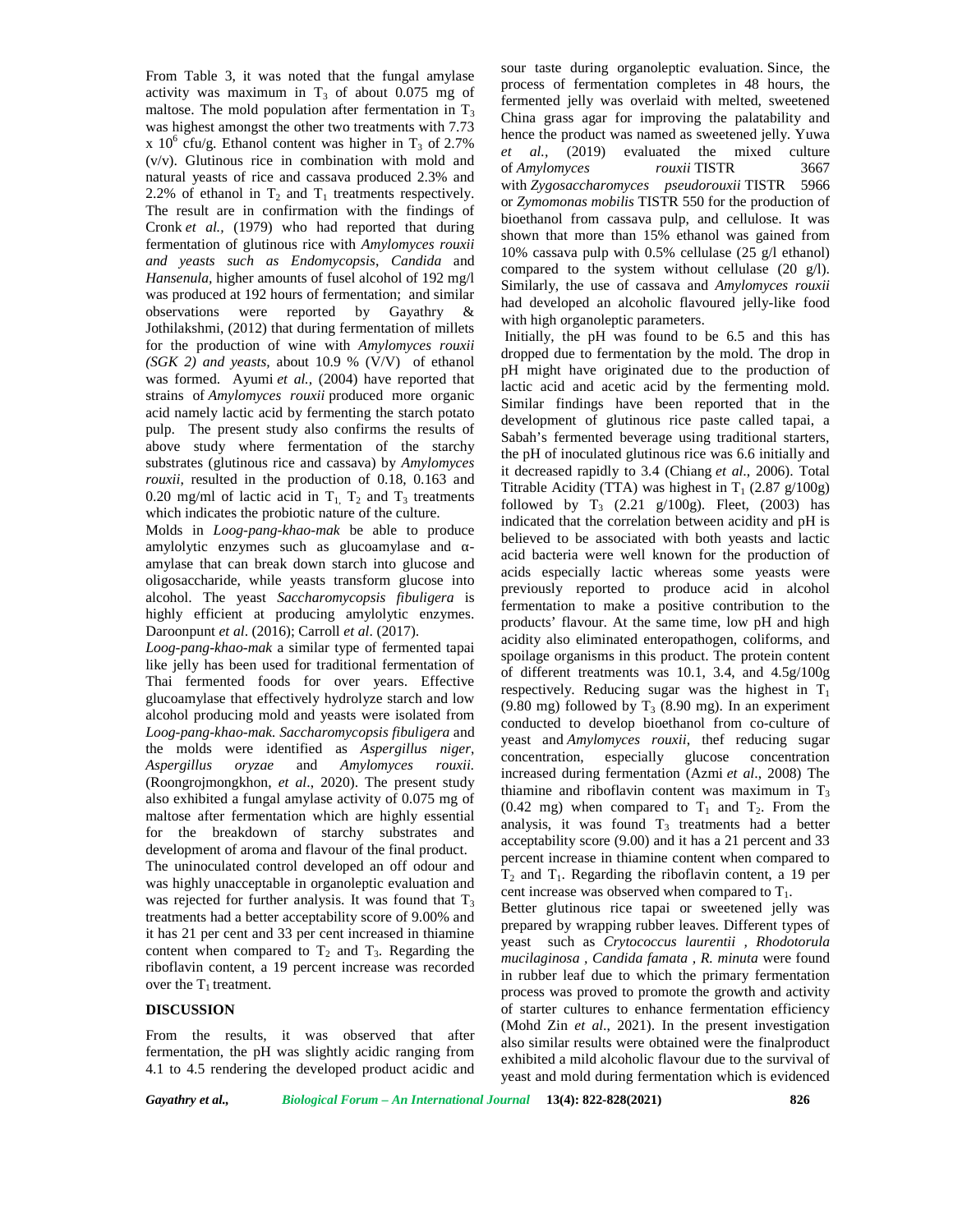by the mold count of 7.73  $\times$  10<sup>6</sup> cfug<sup>-1</sup> when both glutinous rice and cassava were used as the substarte.

Halim *et al*. (2014) had reported that the incorporation of different hydrocolloids in *Tapai* ice cream, especially xanthan gum showed the best effect on overrun property and overall acceptability. *Tapai* ice cream with guar gum possessed the highest value of lightness and hardness property. In the development of fermented jelly using cassava, a similar gummy like properties were obtained which favoured for an high organoleptic acceptability score of 9.00% when used in combination with the cooked glutinous rice. Hence, use of cassava could serve as a natural source of improving the consistency of the fermented jelly.

## **CONCLUSION**

The mold in the sweetened jelly is a strong amylolytic starter and breaks down mainly the carbohydrate of the rice or glutinous rice into simple sugars which are then further decomposed by the yeasts into alcoholic compounds. Therefore developed product has always a sweet taste, slightly sour with a soft alcoholic smell. The rice becomes soft and during the fermentation, some acids are also formed. The acids react with the alcohols resulting in a pleasant aroma of the finished product. A too-long incubation time will result in a sour product.

The result of this study indicated that starter culture development is important for the potential small-scale commercial production of sweetened jelly like products using *Amylomyces rouxii*. The overall acceptability, microbiological stability, and hygiene safety can be enhanced by pure culture fermentation. Further, nutritious food can be consumed by all age groups since it is easily digestible and contain compounds related to lactic acid fermentation by Lactic Acid Bacteria (LAB). Strains of *Amylomyces rouxii* isolated from traditional fermented foods could be screened for their properties of exo and endocellular enzymatic activities as well as potential probiotic and nutraceutical properties for application in the improvement of human health. The future research may be entrusted in the development of probiotic based mold namely *Amylomyces rouxii* and LAB formulation as starters in starchy products fermentation.

Since the experiment was semi-controlled with pure culture fermentation using *Amylomyces rouxii* (SGK 2), the sweetened jelly contained a variety of yeasts and LAB. Various flavour compounds might be present in sweetened jelly making it a favourite alcoholic beverage. Thus, controlled fermentation should be done to assess the contribution of yeasts and LAB on the flavour and aroma of this traditional alcoholic fermented beverage. There is a need for an investigation into the selection of the most suitable strain for controlled fermentation. Starter culture development is important for the potential small-scale commercial production of sweetened jelly and the improvement of its acceptability, microbiological stability, and hygiene safety. Detailed availability of nutrient values which included minerals and vitamins in

sweetened jelly should be carried out. Strains isolated from sweetened jelly could be screened for their properties of exo and endocellular enzymatic activities as well as potential probiotic and nutraceutical properties for application in the improvement of human health.

**Acknowledgement.** The authors are highly grateful for the funds received from ICAR, New Delhi for conducting the research. Special thanks and regards are due for the Tamil Nadu Agricultural University (TNAU), for providing lab facilities of Community Science College and Research Institute, Madurai, Tamil Nadu.

## **REFERENCES**

- AACC (2000). Approved Methods of the American Association of Cereal Chemists. 9<sup>th</sup> Edn. AACC. St. Paul Minessota. USA. Anupma, A and Tamang. J.P. Diversity of filamentous fungi isolated from some amylase and alcohol producing starters of India. *Frontiers in Microbiology*, *11*: 905.
- Abdul Raji, M. N., Ab Karim, S., Che Ishak, F. A. and Arshad, M.M. (2017). Past and present practices of the Malay food heritage and culture in Malaysia. *Journal of Ethnic Foods*, *4*(4): 221-231.
- Ayumi, A., I-Nengah, S., Teruo, S., Kozo, A and Yuji, O. (2004). Microflora and Selected Metabolites of Potato Pulp Fermented with an Indonesian Starter Ragi Tape. *Food Technology and Biotechnology, 532*(42):169- 173.
- Azmi, A. S., Hasan, M, and Mel, M. (2008). Screening of microbes for producing ethanol from cassava starch. In: Proc. *15th Regional Symposium on Chemical Engineering (RSCE) in conjunction with 22nd Symposium of Malaysian Chemical Engineers* (SOMChE), *I*, pp.177-181.
- Carroll, E., Trinh, T. N, Son, H, Lee, Y. W. and Seo, J. A. (2017). Comprehensive analysis of fungal diversity and enzyme activity in *Nuruk*, a Korean fermenting starter, for acquiring useful fungi. *Journal of Microbiology*, *55*(5): 357–365.
- Chiang, Y. W., Chye, F. Y. and Ismail, A. M. (2006). Microbial Diversity and Proximate Composition of Tapai, A Sabah's Fermented Beverage. *Malaysian Journal of Microbiology*, *2*(1): 1-6.
- Cronk, T. C., Mattick, L. R., Steinkraus, K. H. and Hacker, A. M. (1979). Production of higher alcohols during Indonesian *tape ketan* fermentation. *Applied and Environmental Microbiology*, *37*: 892-896.
- Daroonpunt, R., Tanasupawat, S. and Keeratipibul, S. (2016). Characterization and amylolytic activity of yeast and mold strains from Thai sweet rice. *Malaysian Journal of Microbiology*, *12*(2): 121-131.
- Fleet, G. H. (2003). Yeast interactions and wine flavour. *International Journal of Food Microbiology*, 86: 11- 22.
- Gayathry, G. and Jothilakshmi, K. (2012). Development of value added beverage from under utilized millets. *Madras Agricultural Journal*, *99* (4-6): 407- 409.
- Halim, N. R. A., Shukri, W. H. Z., Lani, M. N, and Sarbon, N.M. (2014). Effect of different hydrocolloids on the physicochemical properties, microbiological quality, and sensory acceptance of fermented cassava (*tapai*

*Gayathry et al., Biological Forum – An International Journal* **13(4): 822-828(2021) 827**